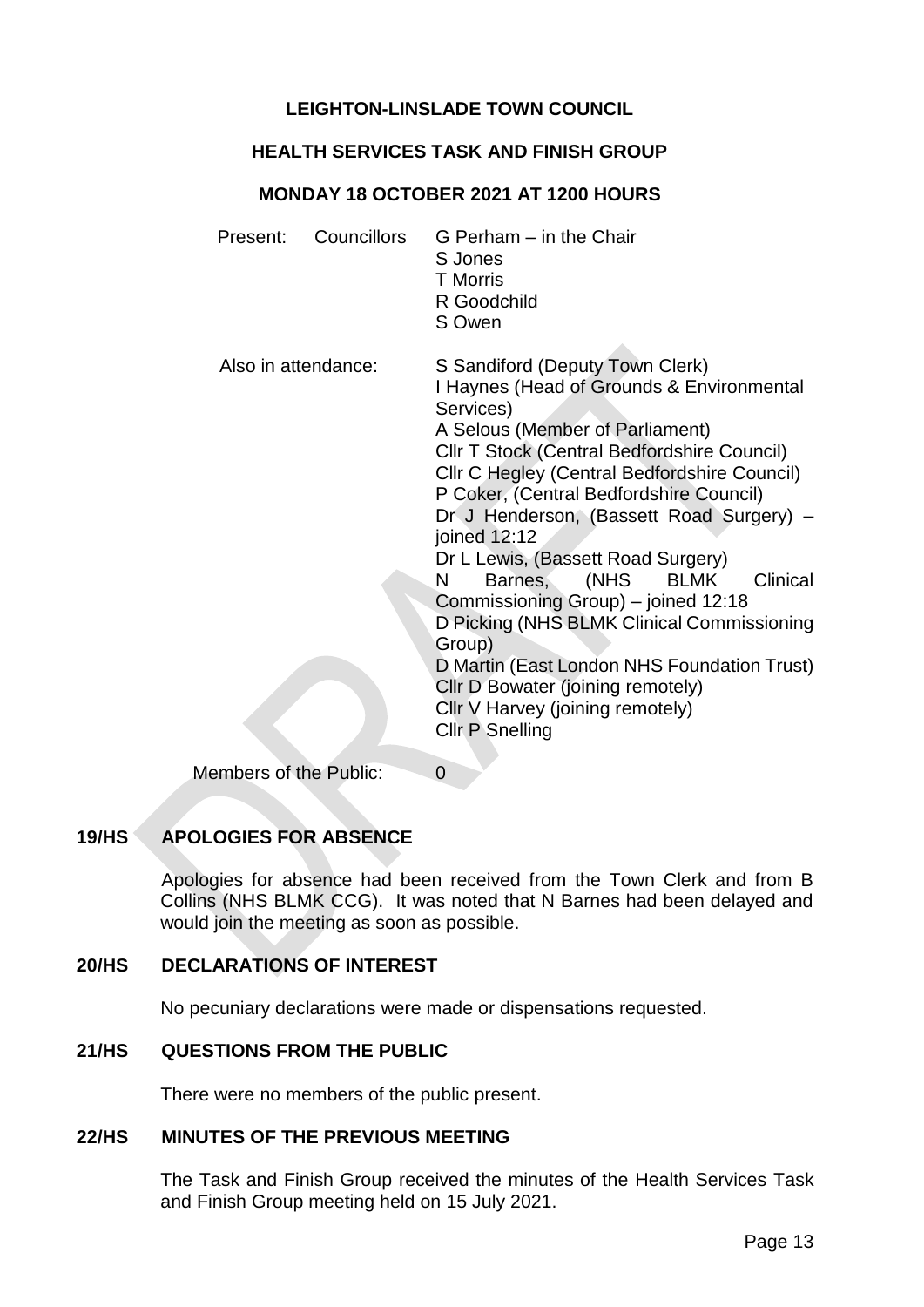#### **RESOLVED that the minutes of the Health Services Task and Finish Group meeting held 15 July 2021 be approved as a correct record and were signed accordingly.**

 $\overline{a}$ 

Minute reference 18/HS: Mr Selous was asked if he would provide a copy of the letter.

Minute reference 17/HS: clarification was sought regarding whether the town's GP practices had started discussing the Hub and potential service delivery. Dr Lewis advised there were regular meetings of the Primary Care Network and preliminary discussions were taking place regarding collaborative working.

## **23/HS INTEGRATED HEALTH AND CARE HUBS UPDATE**

Patricia Coker, Head of Partnerships and Performance for the department of Social Care, Health and Housing at Central Bedfordshire Council, introduced a presentation regarding improving service delivery in Leighton Buzzard. This set out the joint aspiration of the local authority with the health service to deliver five integrated health and care hubs across the geographical area, in a phased approach and based on a hub and spoke model.

The Leighton Buzzard hub was intended to be the fifth hub delivered based on various prioritisation criteria including the current number of patients per square metre and the operational/space constraints of the GP practices. Currently there was an average of 16.87 patients per square metre across the three GP practices which represented a lesser operational constraint than in other areas.

The challenges faced in Leighton Buzzard were echoed across other areas and included: ageing population, housing growth, growth in service demand, lack of capacity in primary care, workforce shortages within primary care and the need to find efficiencies by changing the way in which services were delivered. Essentially, the historic model of all patients first seeing a GP before being referred on to other services was no longer sustainable.

A strategic outline case was the first phase in developing a business case and was testing feasibility. Following the development of the strategic outline case, two stakeholder workshops had taken place in May 2018 with a focus on identifying the needs of the locality and considering potential location options. A shortlisting process had identified three potential sites which were: land south of the High Street, land south of Vandyke Road and the Leighton Buzzard VOSA testing station. A selection of the comments made about the three sites was shared. The conclusion drawn was that the land south of the High Street site was more problematic in terms of vehicular access and impact on the town centre, so the Vandyke Road site and the VOSA test station site would both be considered as the preferred way forward.

It was clarified that the potential sites could be revisited at the outline business case stage.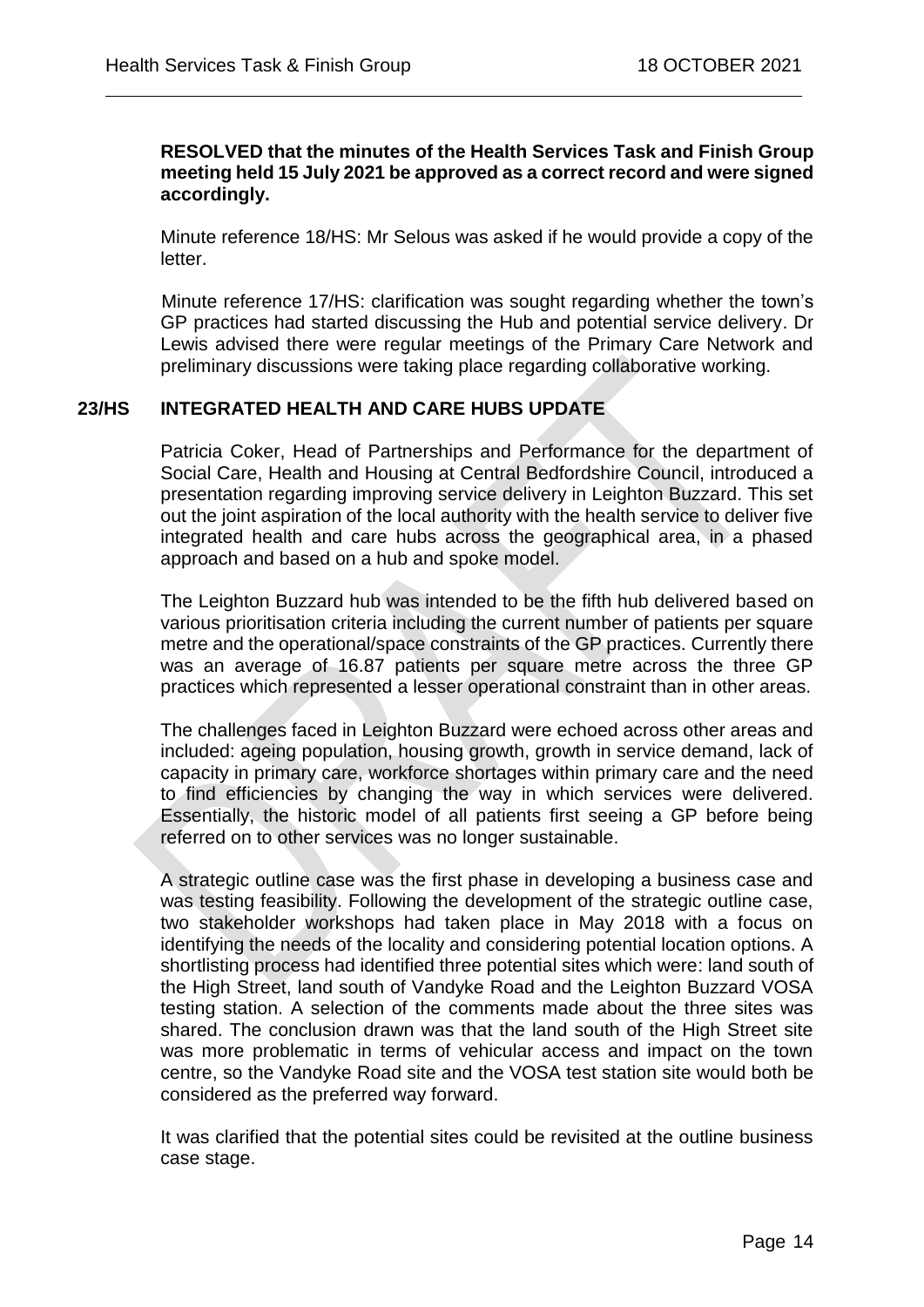No significant capital funding had yet been identified for the Hubs in West Mid Beds, Houghton Regis or Leighton Buzzard. The difficulties of accessing NHS capital funding were explained, with funding often being fragmented, not consistent or with short timescales. This lack of certainty over funding made it impossible to give a firm timescale for development of an integrated hub in Leighton-Linslade. There was potential for discussion with the developers of the Clipstone Park housing estate as to whether the land allocated for a GP practice could be converted to capital receipts and that Town Council support would be welcomed in this respect.

 $\overline{a}$ 

The next step would be development of a service model – the range and type of services needed – and an outline business case. This work would require significant engagement. CBC and BLMK CCG would continue to work together as quickly as possible to be ready to respond to opportunities for capital funding as these arose.

D Martin, Associate Director of the East London NHS Foundation Trust, gave an overview of recent changes in local primary care provision, based on a collaborative working model. This was the start of extending services and offer in the town – essentially a conceptual "virtual hub" as a precursor to an actual hub – which would see the pro-active joining up of partners to offer high quality services and anticipate patient needs. A virtual "multi disciplinary team" ("MDT") involving various parties was due to be mobilised from mid- November and would provide a robust network of support for patients, leading to improved outcomes for people.

A number of questions were asked and points were made in relation to the integrated hub programme as well as service delivery in Leighton-Linslade. The need for an out of hours service as well as a minor injuries unit was expressed. It was stated that recent figures indicated there were now 18% less doctors than five years ago, with a 12% increase in population, and that while the average number of patients per GP was 2,300, it was 2,500 in Leighton-Linslade.

Mr Selous acknowledged that the current system did not allow for proper planning of increased capacity in health services as a result of housing development and that he would continue to pursue this matter, along with the process of obtaining capital funding for healthcare, with colleagues in Parliament.

Questions were asked about the use of a basic metric regarding the number of patients per square metre in determining local priority and it was felt that the number of doctors per thousand patients would be more relevant. Mr Selous requested that the CCG provide statistics for all medical practitioners per head of population across Central Bedfordshire areas for comparison purposes. Mr Picking advised it should be possible to provide this as well as recruitment statistics but that it might take some time to collate the information.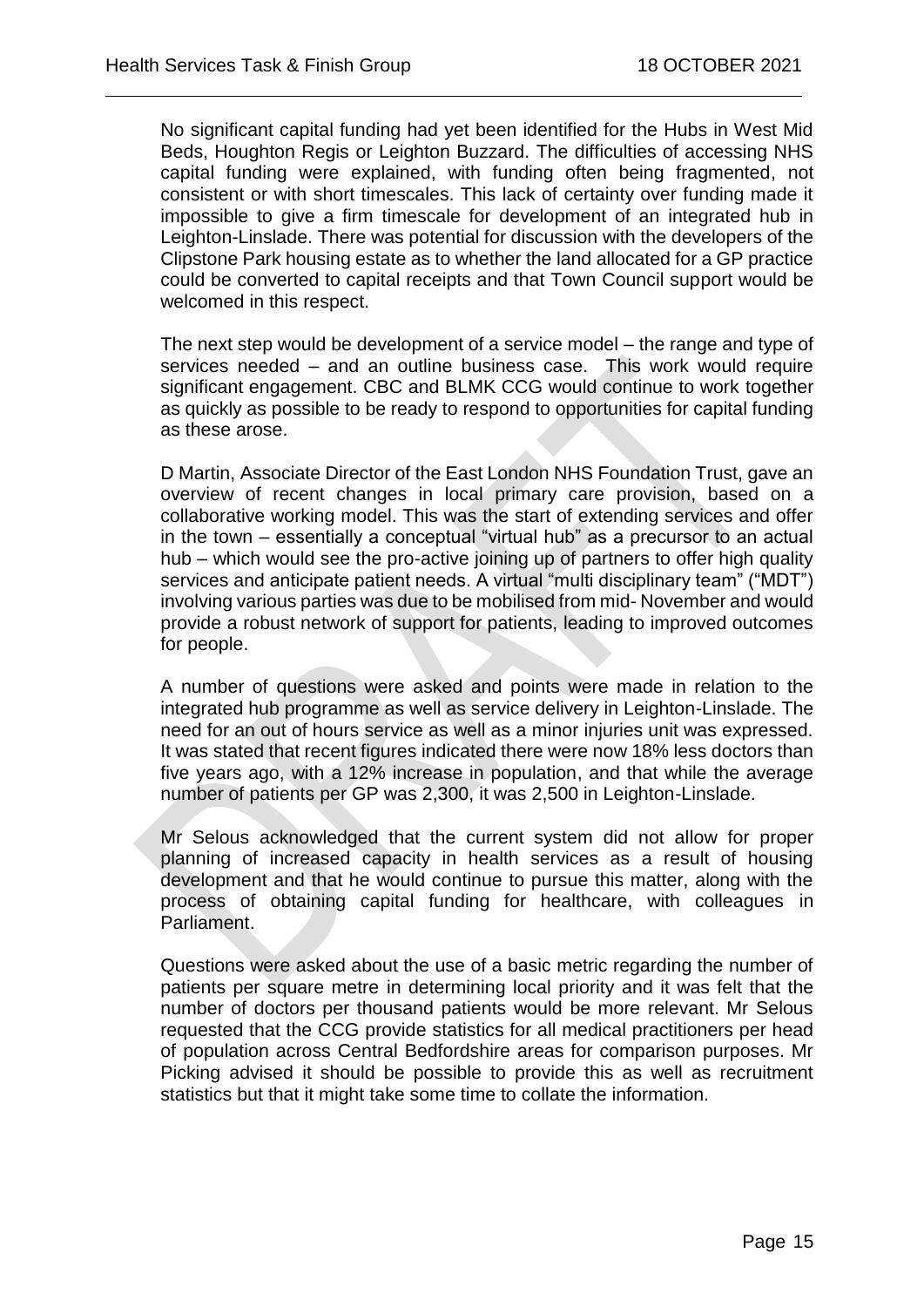The apparent decision that a GP practice was not viable on the new Clipstone Park development was questioned. BLMK CCG representatives advised that small GP practices were no longer sustainable either financially or clinically and that priority was now given to expanding existing practices. This was a more robust model, providing greater stability and resilience in terms of income and workforce.

 $\overline{a}$ 

Frustration was expressed regarding the lack of anticipated timescales but it was felt that regular updates to the Task and Finish Group would help demonstrate that progress was being made. The Group expressed frustration at the perceived lack of engagement with the Town Council to date as it was felt that on matters such as proposed location of a hub, the Town Council would have significant local knowledge to share.

Dr J Henderson of Bassett Road Surgery thanked CCG representatives for the explanation regarding the three-stage business case process and the difficulties in accessing NHS capital funding. He agreed that smaller practices were no longer viable and that the local practices were working collaboratively through the primary care network to improve and develop services. Local doctors would welcome additional space and the opportunity to contribute to the production of the outline business case.

It was noted that further development of services was not necessarily dependent upon additional premises and that some services could continue to be improved in the shorter term, whilst work on the integrated hub programme was ongoing.

## **24/HS NEXT STEPS**

Councillors expressed some frustration about not having been able to review the presentation slides in advance as these contained a lot of detailed information. P Coker apologised for this which had been due to annual leave and advised she would share the presentation slides following the meeting.

Councillor Owen asked whether Central Bedfordshire Council was prepared to share the strategic outline case – as had been requested at previous meetings – and also the summary findings of the two stakeholder workshops held in May 2018. P Coker advised some summary information had been shared but that the documents contained some sensitive information and partners would need to consider the request further.

It was confirmed that representatives would be happy to come back to a future meeting to share information on how things were progressing across healthcare services, as well as progress with the integrated hub programme.

No future meeting date was agreed but the Chair advised he hoped the Group could receive an update on progress in around six months' time.